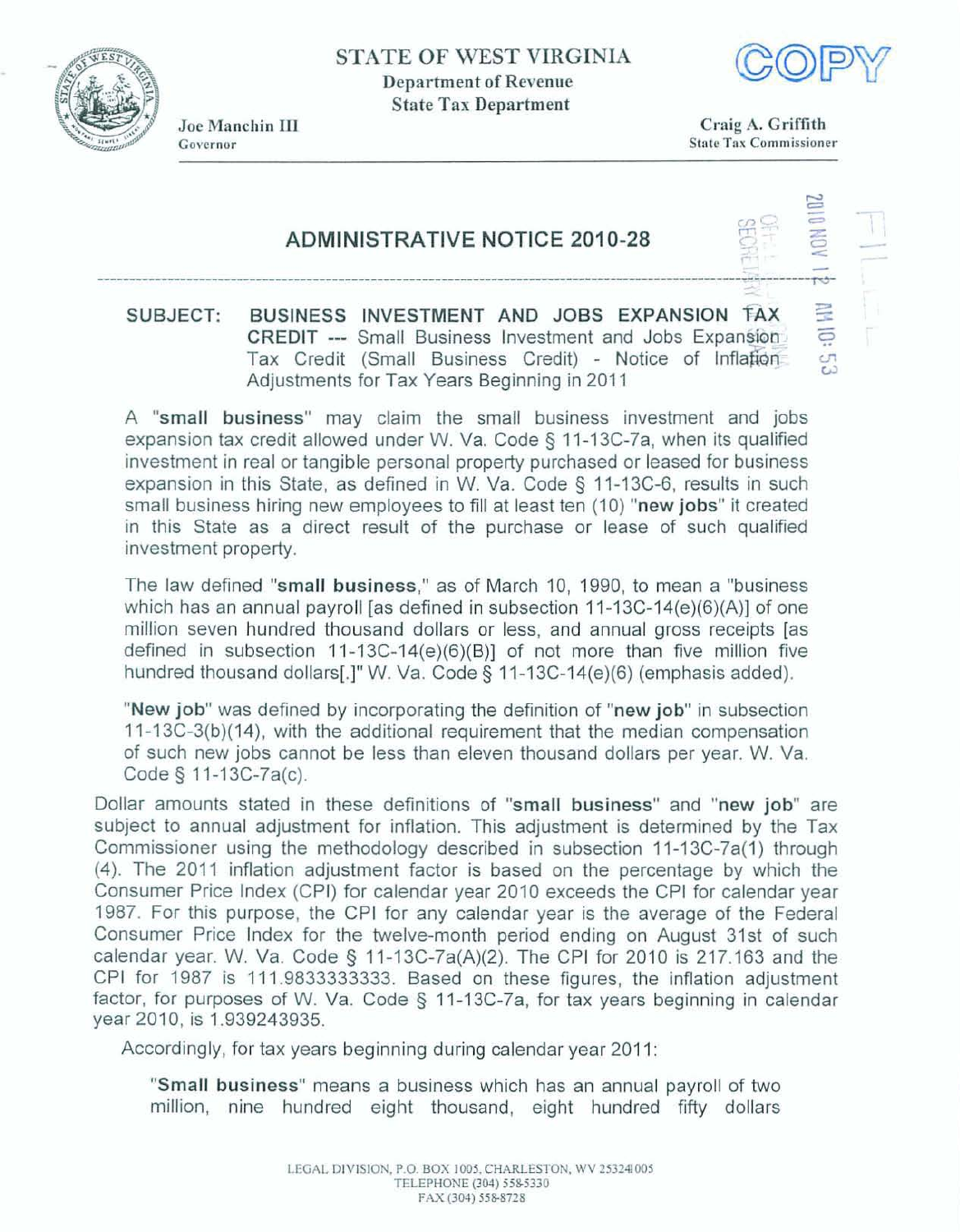(\$2,908,850) or less, and annual gross receipts of not more than nine million, six hundred ninety six thousand, two hundred dollars (\$9,696,200); and

"New **job"** means a "new job" as defined in W. Va. Code § 11-13C-3(b)(14): Provided, that the annualized median compensation of such new jobs shall not be less than twenty one thousand, three hundred dollars (\$21,300) per year.

A summary of the applicable inflation-adjusted Small Business Credit criteria, by calendar year, for tax years beginning in such years, follows:

| <b>YEAR</b> | <b>PAYROLL</b> | <b>GROSS SALES</b> | <b>MEDIAN</b><br><b>COMPENSATION</b> |
|-------------|----------------|--------------------|--------------------------------------|
| 1987        | \$1,500,000    | \$5,000,000        | \$11,000                             |
| 1988        | \$1,500,000    | \$5,000,000        | \$11,000                             |
| 1989        | \$1,562,050    | \$5,206,850        | \$11,450                             |
| 1990        | \$1,700,000*   | \$5,500,000*       | \$12,000                             |
| 1991        | \$1,716,300    | \$5,721,050        | \$12,550                             |
| 1992        | \$1,806,950    | \$6,023,200        | \$13,250                             |
| 1993        | \$1,862,200    | \$6,207,350        | \$13,650                             |
| 1994        | \$1,919,100    | \$6,397,150        | \$14,050                             |
| 1995        | \$1,969,150    | \$6,563,800        | \$14,400                             |
| 1996        | \$2,025,150    | \$6,750,600        | \$14,850                             |
| 1997        | \$2.081,100    | \$6,937,000        | \$15,250                             |
| 1998        | \$2,137,800    | \$7,126,050        | \$15,650                             |
| 1999        | \$2,174,050    | \$7,246,950        | \$15,900                             |
| 2000        | \$2,212.000    | \$7,373,450        | \$16,200                             |
| 2001        | \$2,280,800    | \$7,602,650        | \$16,700                             |
| 2002        | \$2,355,800    | \$7,852,700        | \$17,250                             |
| 2003        | \$2,393,300    | \$7,977,750        | \$17,550                             |
| 2004        | \$2,447,900    | \$8,159,650        | \$17,950                             |
| 2005        | \$2,504,250    | \$8,347,550        | \$18,350                             |
| 2006        | \$2,582,050    | \$8,606,950        | \$18,900                             |
| 2007        | \$2,682,850    | \$8,942,900        | \$19,650                             |
| 2008        | \$2,744,200    | \$9,147,450        | \$20,100                             |
| 2009        | \$2,861,200    | \$9,537,350        | \$20,950                             |
| 2010        | \$2,866,500    | \$9,555,050        | \$21,000                             |
| 2011        | \$2,908,850    | \$9,696,200        | \$21,300                             |

## CRITERIA